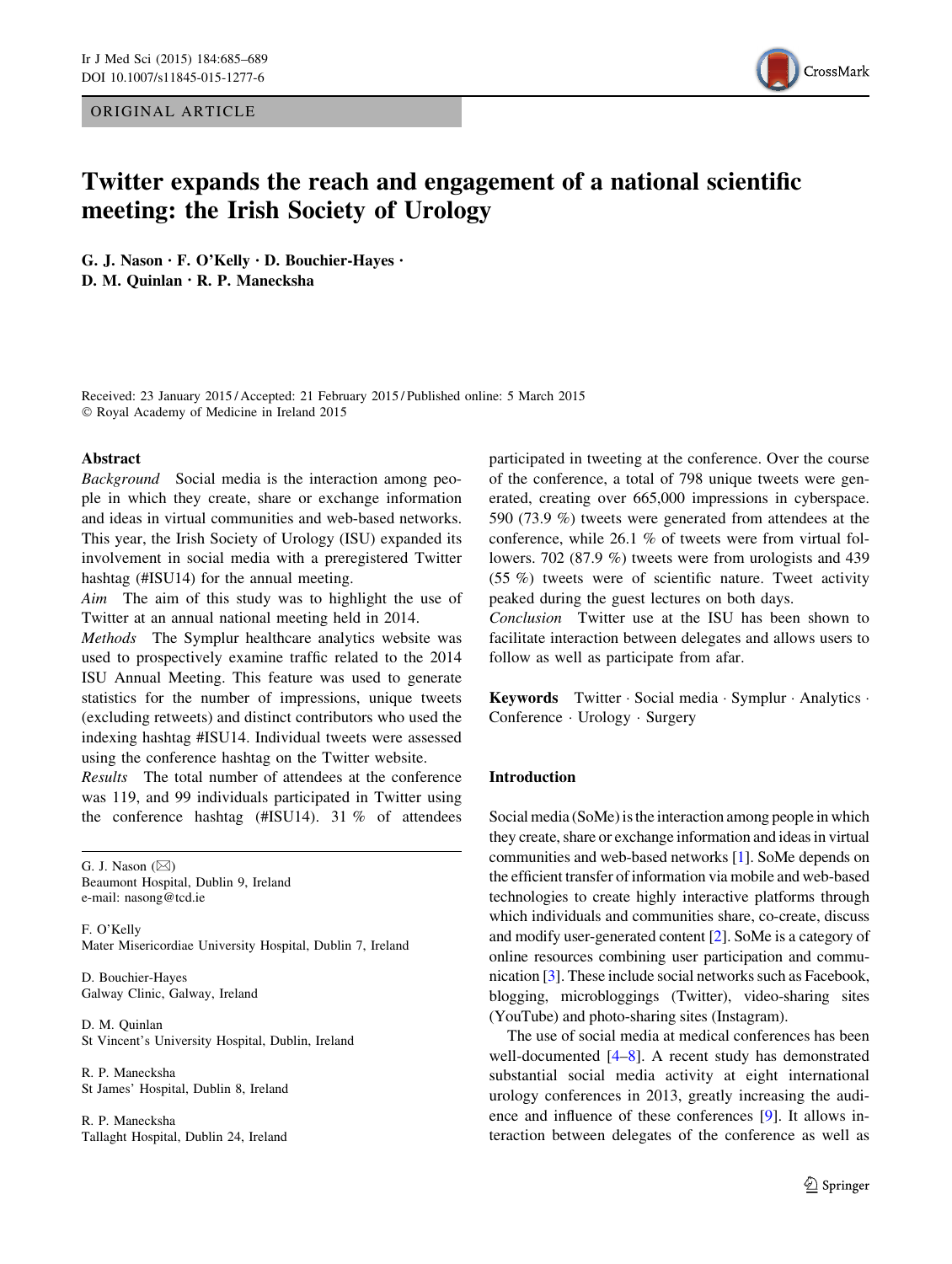virtual followers of the conference from around the world. It facilitates discussion and forges networks regardless of the size or profile of the conference.

There is a significant uptake of social media by urological journals with almost 25 % using a Twitter account and 40 % using a Facebook profile [[10\]](#page-4-0). Contemporary surgeons and trainees are highly proficient with mobile technology and use online formats as communication channels. The British Journal of Urology International (BJUI) has paved a new landscape for itself in recent years and social media is the driver of much of this change through online activities such as blogs and Twitter [[11\]](#page-4-0).

The healthcare analytic website, Symplur [\[12](#page-4-0)], generates data regarding Twitter use pertaining to a specified hashtag. In these analytics, a tweet is defined as a  $\leq 140$ character social media entry on Twitter, and a retweet means the redistribution of a tweet from one user by another user. In addition, Symplur calculates 'impressions' by multiplying the number of tweets per participant by the number of followers for that participant, and summing these numbers across all participants during the period evaluated.

This year, the organisers of the annual meeting of the Irish Society of Urology (ISU) expanded its involvement in social media with an online blog summarising the meeting as well as a predefined Twitter hashtag (#ISU14) for the meeting. The aim of this study was to highlight the role of Twitter at the 2014 annual meeting of the ISU. To the best of our knowledge, this is the Irish first study detailing the use of social media at a national conference in Ireland.

#### Methods

The conference specific hashtag (#ISU14) was preregistered with Symplur Healthcare Hashtags. The healthcare analytics website, Symplur, was used to prospectively examine traffic related to the 2014 ISU Annual Meeting in Killarney, Co Kerry. The meeting was held on the 25th and 26th of September 2014. Symplur is part of the Healthcare Hashtag Project and provides a webpage with customisable participation and influencer metrics. This feature was used to generate statistics for the number of impressions (an estimate of the total number of times a tweet could have been viewed), unique tweets (excluding retweets) and distinct contributors who used the indexing hashtag #ISU14. Statistics were collected for the immediate 5-day period before and 2 days after the meeting (20 September 2014 to 28 September 2014).

The total number of registered attendees at the meeting was obtained through direct correspondence with the meeting organisers. Twitter users were then cross-referenced with the attendance list to assess if a user was an attendee or following the conference virtually. Individual tweets collated by searching the conference hashtag (#ISU14) on the Twitter website-unrelated tweets were discarded. Two of the co-authors (GN, FOK) independently scrutinised the tweets. Tweets were categorised based upon whether the generator was present at the conference or not, the occupation of the generator and the topic and content of the tweet. The content of tweets was categorised as of scientific nature (if the tweet contained scientific information pertaining to a presentation), as social or personal (if the tweet was not of scientific basis), as industry or advertising (if the tweet was generated from industry relating to their product). Unprofessional content was defined as a tweet containing profanities, information of sexual/racial nature, patient identifying information or unethical conduct.

A social media team was developed to promote the use of social media at the annual meeting. Free wi-fi was available throughout the conference centre. There was a live Twitter feed screen outside the presentation hall displaying live tweets. Prior to the meeting the registered delegates received email notice regarding the conference hashtag and the use of Twitter at the conference. The BJUI also supported the meeting through publication of the conference abstracts in their journal and promoted the conference via their Twitter feed. Furthermore, the social media team had agreed to write a post conference blog which was to appear on the BJUI website following the meeting.

## Results

The total number of attendees at the conference was 119. 37 attendees (31.1 %) participated in tweeting at the conference. Interestingly, 590 (73.9 %) tweets were generated by users present at the conference yet over one-quarter (208) of tweets were from remote users.

Over the course of the conference, a total of 798 unique tweets were sent generating over 665,000 impressions in cyberspace (Fig. [1\)](#page-2-0). The number of individual Twitter participants was 99. There was on average 4 tweets per hour during the peri-conference period. Tweet activity peaked during the guest lectures on both days (Fig. [2](#page-2-0)).

702 (87.9 %) tweets were from urologists, 42 (5.2 %) from medical media outlets, 35 (4.3 %) from industry, 14 (1.8 %) from basic translational scientists and 5 (0.6 %) from a urological journal. 439 (55 %) tweets contained scientific content, 298 (37.3 %) regarding social or personal content and 61 (7.6 %) related to industry or advertising. Of the scientific-related tweets ( $n = 439$ ), the most common topics discussed were prostate cancer (36.4 %), technology including robotics (20.3 %), urological training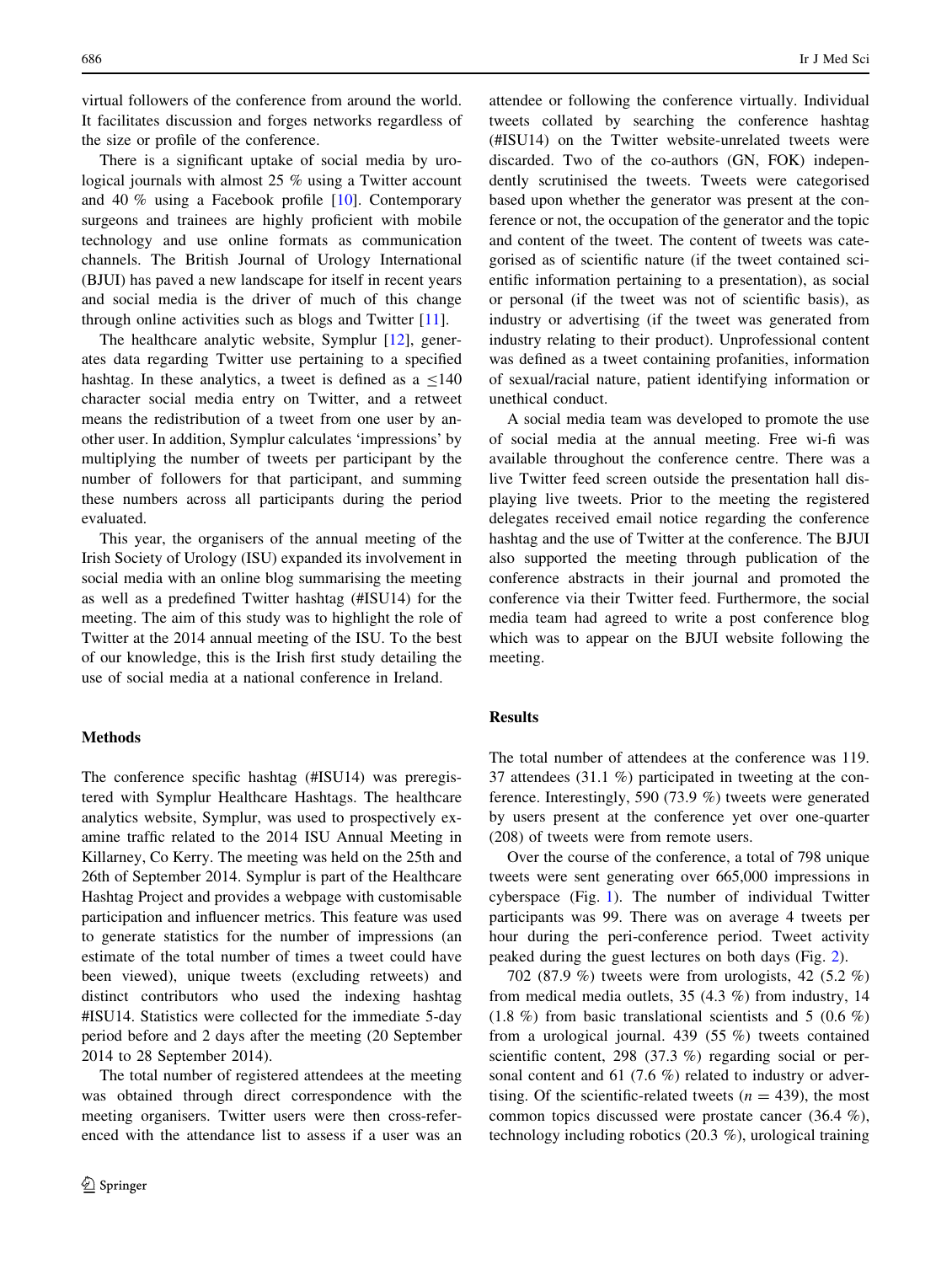<span id="page-2-0"></span>

Fig. 1 Symplur analytics of Twitter use at the Irish Society of Urology (#ISU14)



Fig. 2 Tweet activity during the peri-conference period

and education (16.2 %) and paediatric urology (5.7 %). There was no unprofessional content recognised.

Regarding the demographics of Twitter participants, it is evident that the most influential participants (as measured by Symplur analytics) are individuals or organisations with established social media profiles. For example, @bjuijournal is the journal of the Irish Society of Urology as well as one of the highest impact urology journals in the world with the highest recognised social media influence (as measured by the Klout score—a score which measures social media influence). Other top influencers are members of the ISU social media team. Furthemore @prokarurol and @declangmurphy are the Editor of the BJUI and the Social Media Editor of the BJUI, both global urologists and key member in the urological social media network worldwide.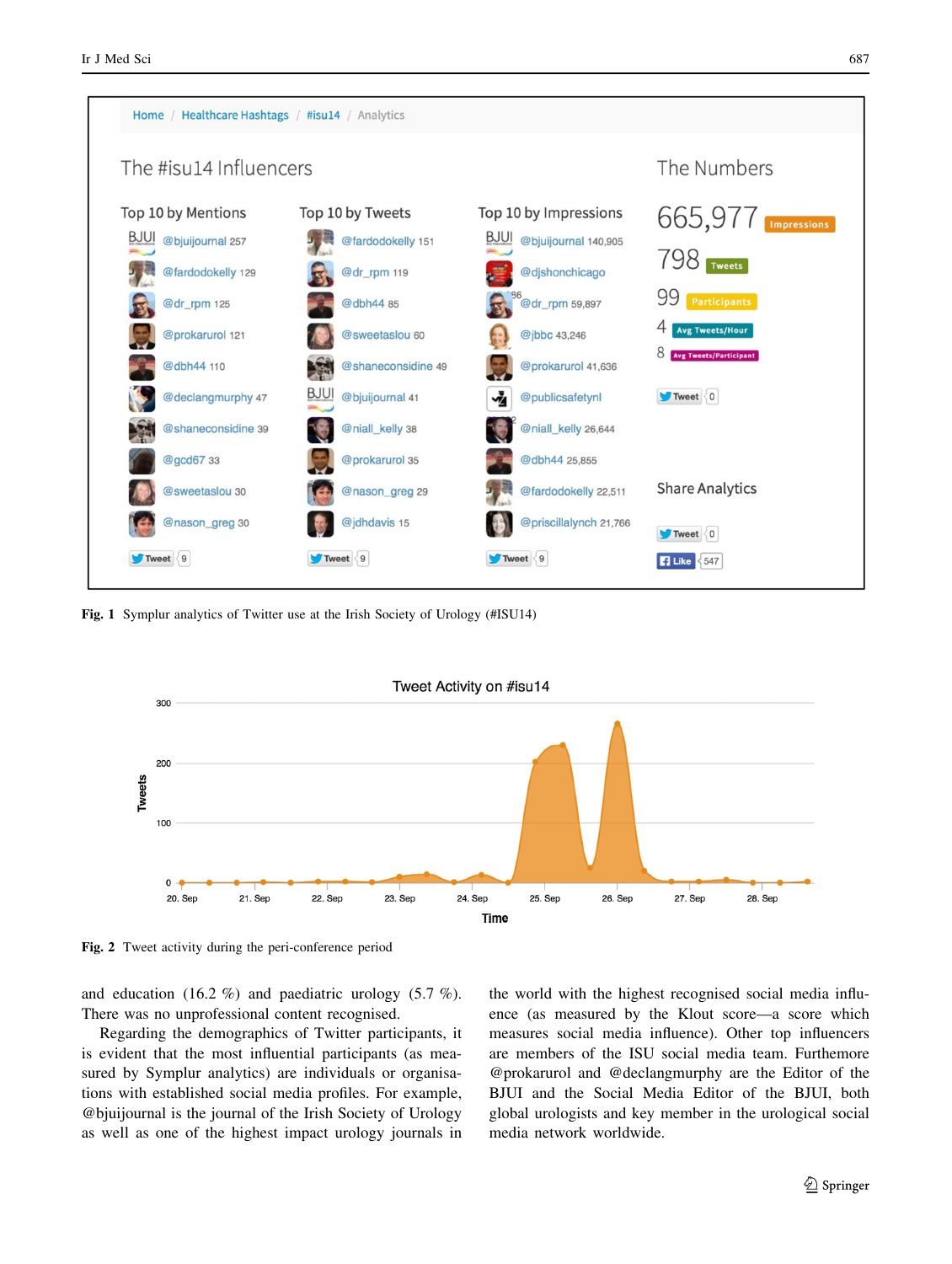## **Discussion**

This study highlights the substantial use of social media at our annual meeting of the Irish Society of Urology. Overall, one-third of conference delegates participated in Twitter activity. As expected the majority was generated by delegates present at the conference, though interestingly over one-quarter were from remote users.

Wilkinson et al., recently demonstrated that social media has been adopted at the large international urological conferences. Twitter was mostly widely embraced at the annual American Urological Association with 4,663 tweets and over 8.6 million impressions during the peri-conference period. There has also been a substantial rise in the use of Twitter at these meetings over the past few years, with a tenfold increase in Twitter use at the European Association of Urology conference from 2012 to 2014 [\[9](#page-4-0)]. This was echoed by Matta et al. [[13\]](#page-4-0) at the AUA between 2012 and 2013.

A social media revolution is happening across the world at present. Many sectors within surgery have embraced the modalities of social media for patient information [\[14](#page-4-0), [15](#page-4-0)], as an educational tool  $[16, 17]$  $[16, 17]$  $[16, 17]$  $[16, 17]$ , to promote new advances [\[18](#page-4-0), [19\]](#page-4-0), to generate debate and modernise traditional journals [\[10](#page-4-0), [20](#page-4-0), [21](#page-4-0)] and to foster discussion at conferences [\[4](#page-4-0), [5,](#page-4-0) [13,](#page-4-0) [22](#page-4-0)]. Social media has become a highlight within annual conferences and allows greater interaction by attendees and allows users at home to follow in depth. Attendees are being encouraged to participate and many associations are now running social media courses. Although the most influential users at the conference, as described by the analytics, include high profile urologists with active Twitter accounts and members of the social media team other (less well-known) Twitter users have also been included as 'influencers'. This may not necessarily hold true at a larger meeting with greater Twitter activity, however. Despite this, any user can interact, participate in discussion, question their peers or even the high profile experts. Social media allows this interaction which previously was a lot more challenging. As a result, virtual users anywhere in the world, regardless of their speciality or grade, can follow and participate live at conferences.

Limitations to the use of social media at conferences are multi-factorial. Firstly, internationally, social media use is dependent on widely available good quality Wi-Fi. Most international conference centres now cater for this. Secondly, at the larger international meetings there is a significant industry involvement which often produces a large volume of tweets at meetings which can introduce bias towards certain products or services. Furthermore, the content of tweets is unregulated and users can place comments that are not evidence based. Many organisations have, however, produced guidelines with regard to the appropriate professional use of social media [\[23](#page-4-0)].

However, although guidelines exist regarding the appropriate use of social media they do not specifically relate to the use of Twitter at conferences. Social media courses have become increasingly popular at the larger international meetings such as the American Urological Association and the European Association of Urology outlining how those new to social media can participate appropriately. It is important that conference organisers highlight the professional use of social media to facilitate the generation of tweeting related to scientific content held at specific sessions during the conference.

This is the first year the ISU took an active role in promoting the use of social media through a social media team at its annual conference. Following the meeting, a blog was produced on the British Journal of Urology (official journal of the ISU) recounting the highlights of the meetings—at the time of writing it had over 750 views [\[24](#page-4-0)]. To the best of our knowledge, this is the first report of Twitter use at a conference in Ireland. Social media has been adopted as a part of medicine worldwide and has the ability to disseminate information faster and to a wider audience. The integration of social media into medical/surgical training programmes and conferences is going to be an accepted platform going forward.

Regarding the content of tweets, 87.9 % was generated by urologists with 55 % containing scientific content. There was no unprofessional conduct recognised on tweet analysis. A variety of topics were debated through social media, however, not unsurprisingly prostate cancer was the most discussed topic. This analysis of Twitter activity at a urology conference demonstrates that the majority of the content discussed on social media is of a scientific nature and mainly from medical professionals in the speciality. It is an easy and accessible way for participants present and remote to engage in peer debate. Furthermore, twitter analyses only capture the activity of active users, many Twitter users purely 'follow' conferences without actively participating, this broadens the scope to which the content is distributed.

This study has a number of limitations—the use of the Symplur Healthcare Hashtag website only captures tweets regarding a conference that is preregistered (as was #ISU14). Furthermore unless users include the conference specific hashtag (#ISU14) then the tweet is not captured by these Twitter analytics. Also the demographic details of individual users are not captured. However, these analytics does provide the most robust analysis of conference Twitter activity currently available.

## Conclusion

Social media modalities such as Twitter are being increasingly used at conferences around the world. Twitter